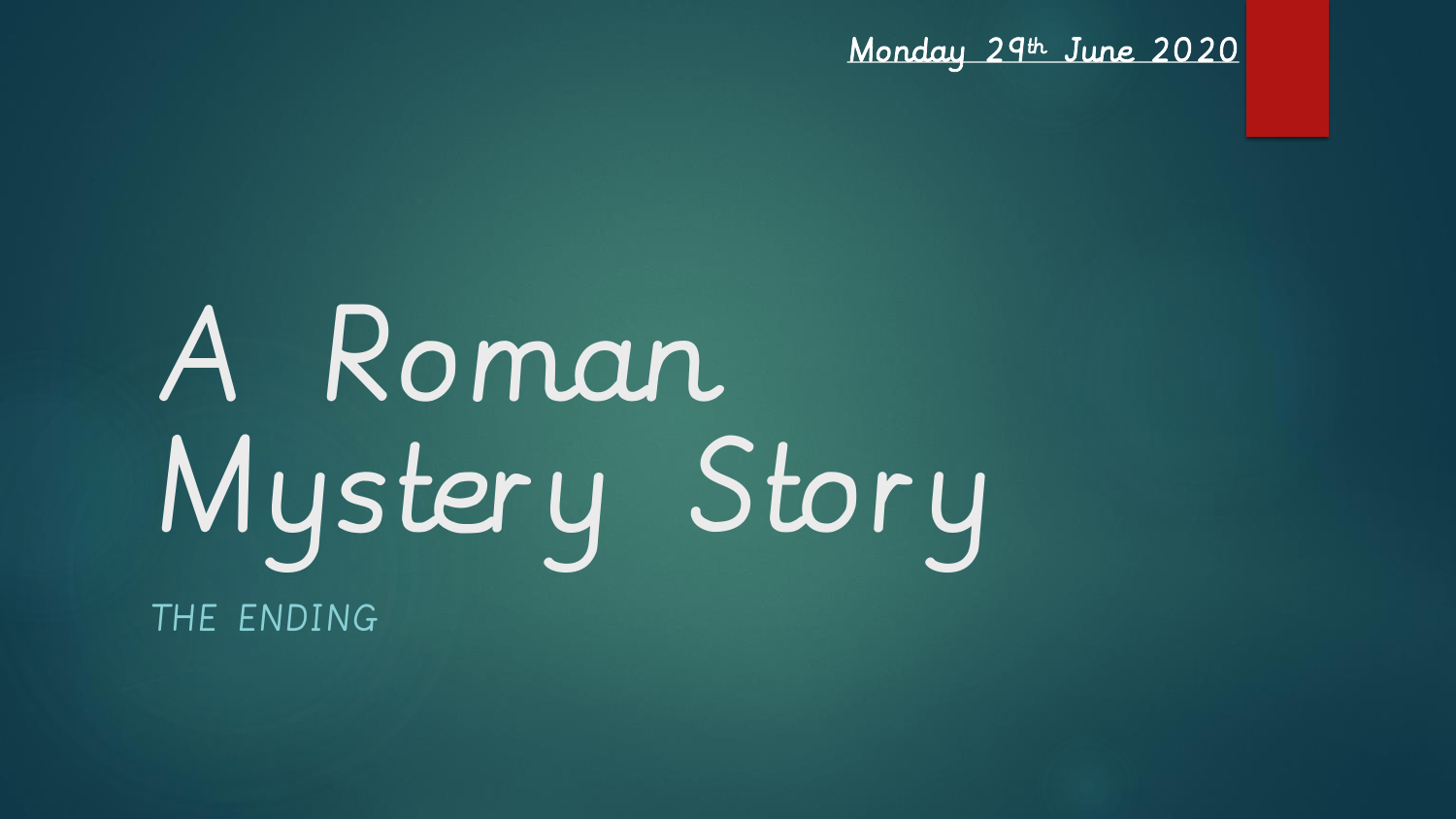#### Monday 29th June 2020

WALT: plan and write your ending.

WILF I deas for a clear ending to your story; Crisis solved and any questions answered.

How will your story end?

Today you will finish your Roman story.

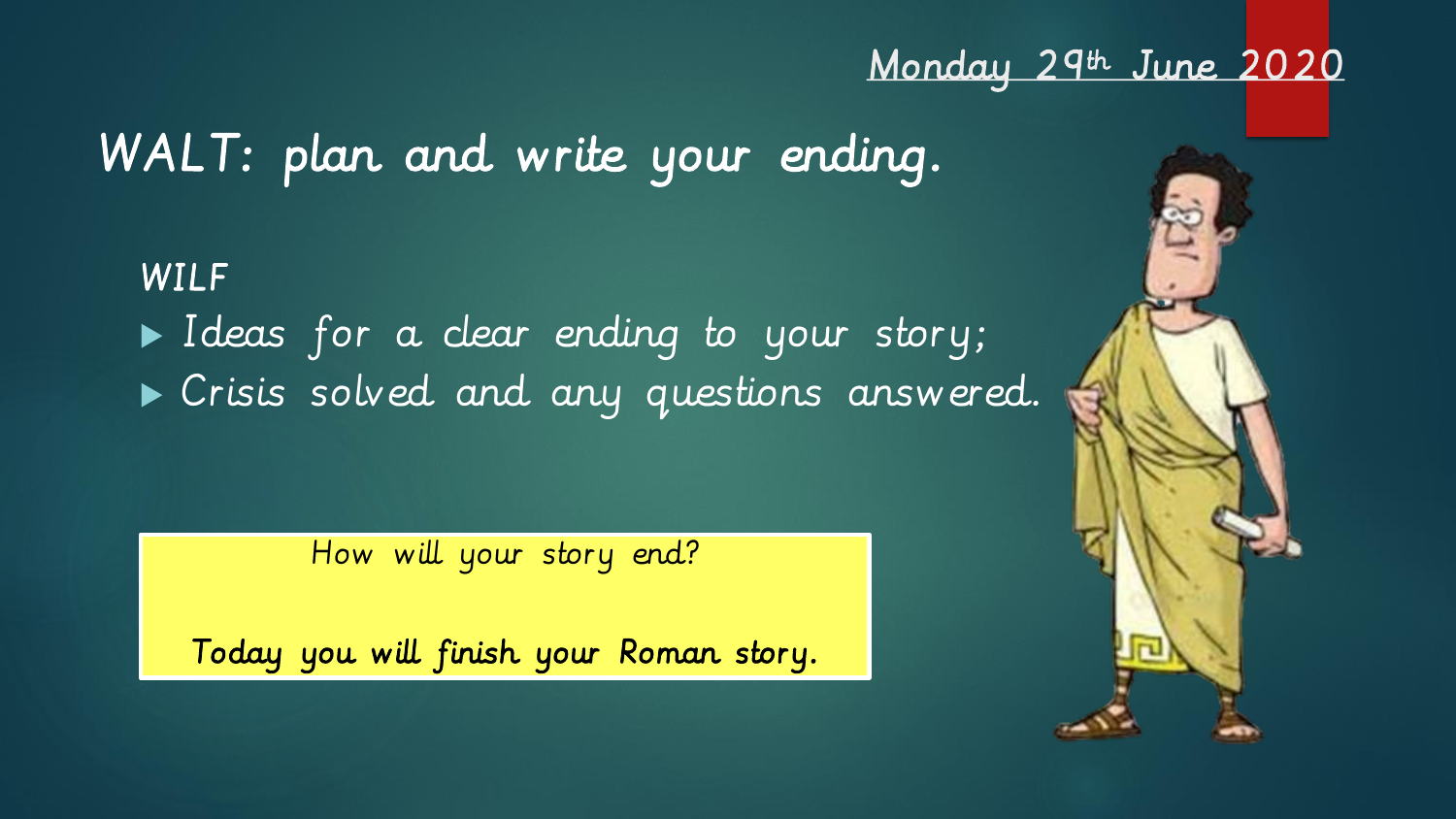### Story Ending Questions

Will there be a surprising ending to your story?

Will you have a sad ending?

Will you have a happy

ending?

Will you have a cliffhanger ending?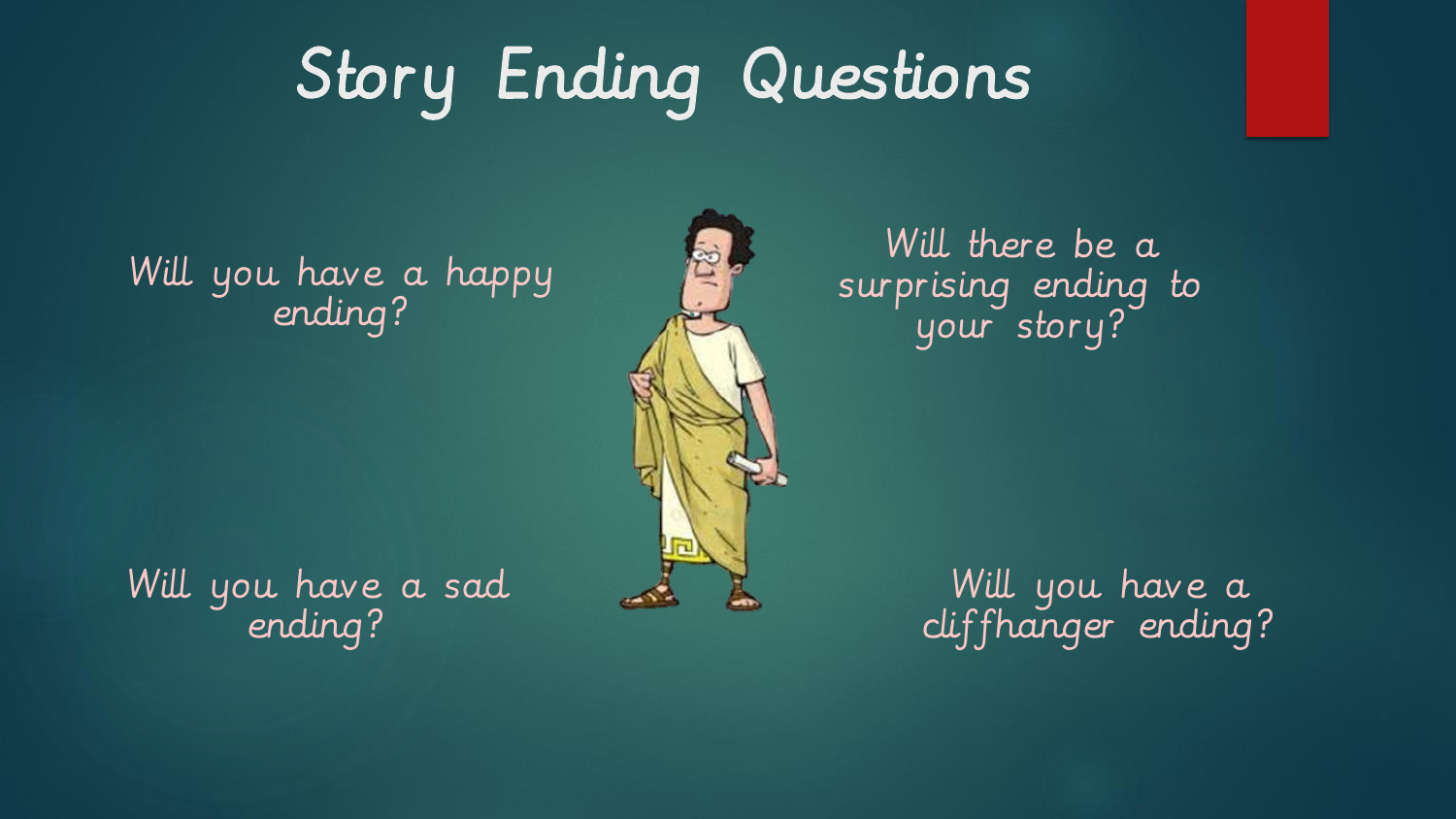## Story Ending Ideas

Will you have a happy ending? Julius still smiles when thinks back on his adventures in the market place that day and how they changed his life for the better.

Will you have a sad ending? Cato was lost, never to find his way home again.

Will there be a surprising ending to your story? Aurelius could not believe that he had discovered this huge pile of gold! He was rich beyond his wildest dreams.

Will there be a cliffhanger? Just as he thought he was safe, there staring into Felix's eyes was his furious, red-faced master…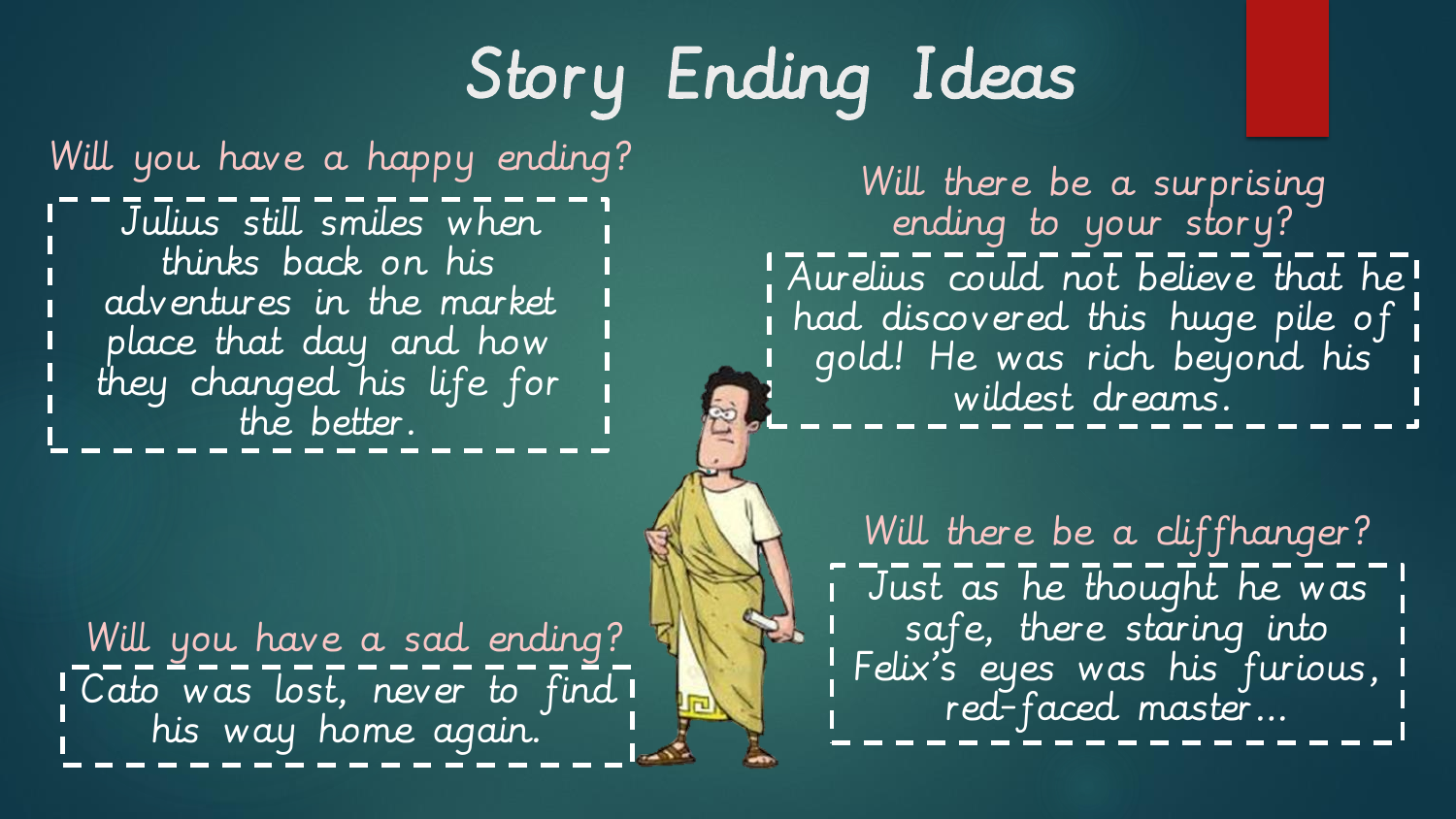#### Complete the ending box on your plan. Add notes only!

| Character description                  | Where does your character    | Crisis                                        | <b>Solution</b>               | Ending               |
|----------------------------------------|------------------------------|-----------------------------------------------|-------------------------------|----------------------|
| Name:                                  | go?                          | What goes wrecen                              | What does your character do   | How do you want your |
|                                        | Place:                       |                                               | to solve the problem?         | story to end?        |
| Personality:                           | <u>(معد</u>                  |                                               |                               |                      |
|                                        | يسا                          |                                               |                               |                      |
| Appearance:                            |                              |                                               | How are you going to make     |                      |
|                                        | ٤                            | How does your character<br>react <sup>2</sup> | the solution really exciting? |                      |
|                                        | Ideas for sentence starters/ | Ideas for sentence starters/                  | Ideas for sentence starters/  | Ideas for sentence   |
| Ideas for sentence starters/<br>vocab: | vocab:                       | vocab:                                        | vocab:                        | starters/ vocab:     |
| ٠                                      |                              |                                               |                               |                      |
|                                        | ٠                            | ٠                                             |                               |                      |
|                                        |                              |                                               |                               |                      |
|                                        |                              | $\bullet$                                     |                               |                      |
|                                        |                              | ٠                                             |                               |                      |
|                                        |                              | ٠                                             |                               |                      |
|                                        |                              |                                               |                               |                      |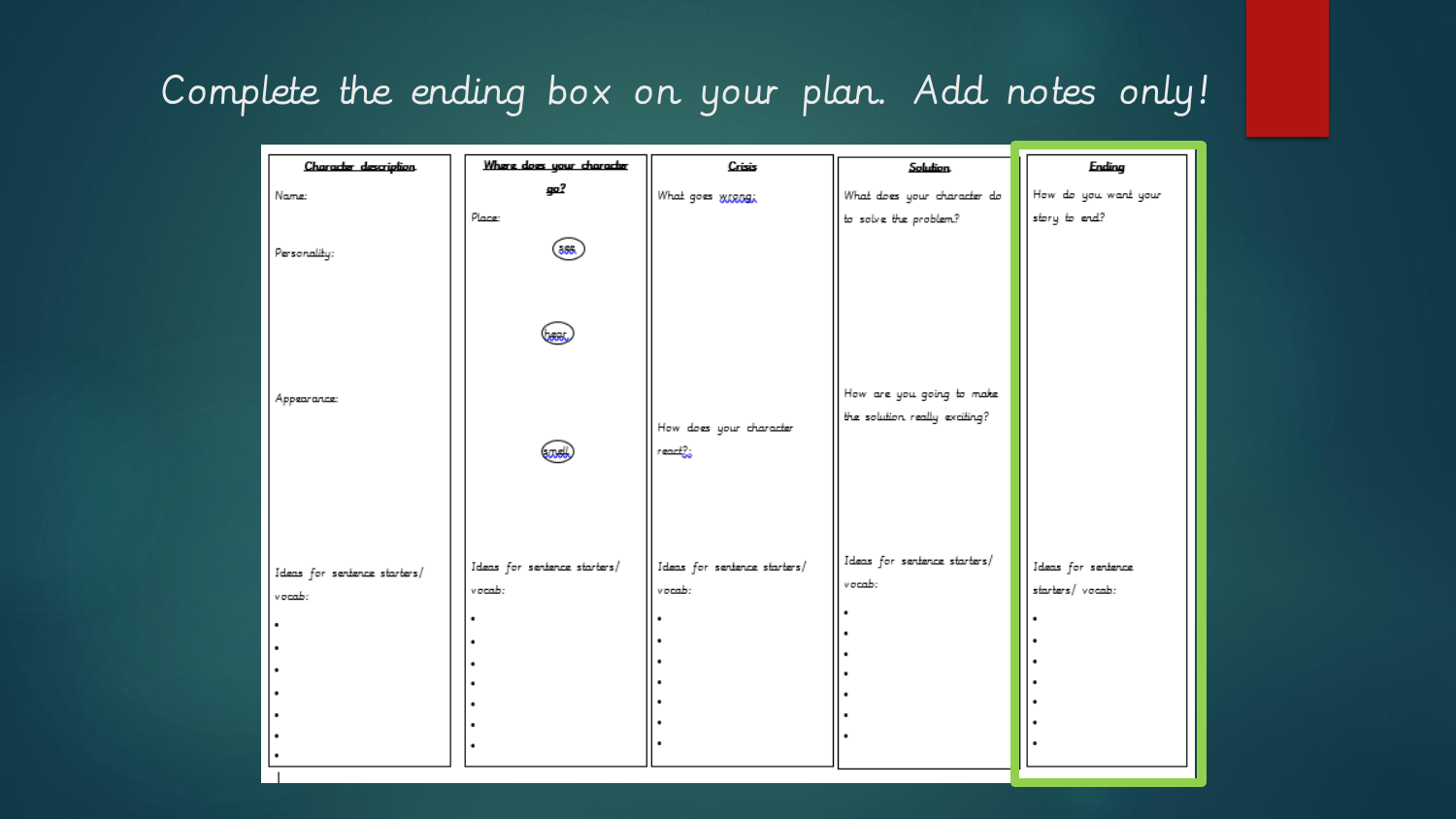WALT: write and write an ending paragraph.

You could use these sentence starts to get you started:

Rubbing his eyes, …

Slowly, …

… could not believe …

… knew that from that moment ….

This day would …